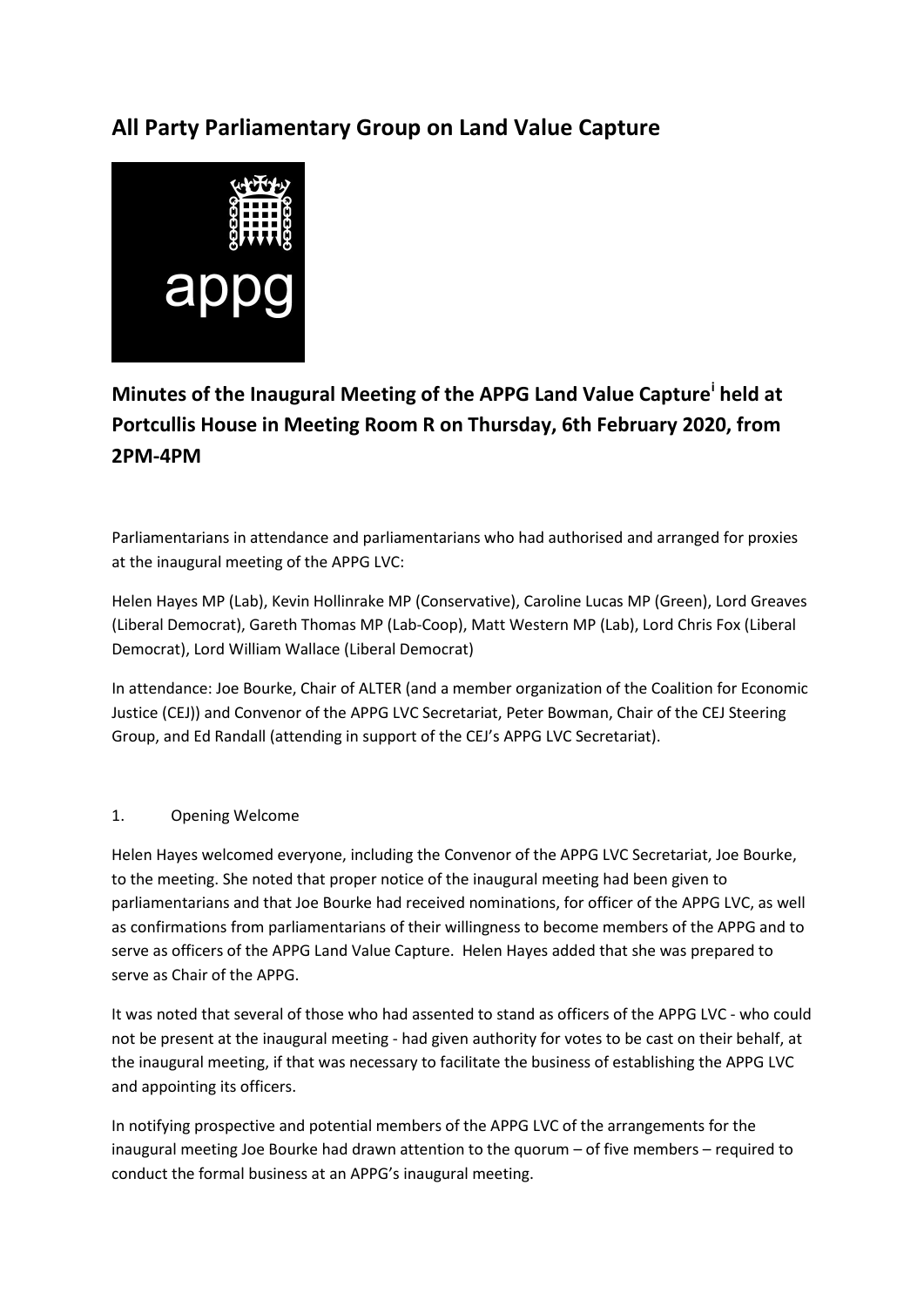It was noted that Kevin Hollinrake, Caroline Lucas, Lord Greaves and Matt Western – who had made it clear that they wanted to be members of the APPG LVC - had all agreed the Chair of the newly formed APPG LVC should be Helen Hayes MP. They had also assented to the proxy votes to be used, on their behalf, in order to facilitate the establishment of the APPG LVC and to proceed with the arrangements necessary to elect/appoint the APPG LVC's officers. Gareth Thomas MP, who was present at the inaugural meeting, asked for his membership of and support for the APPG LVC to be recorded and expressed his support for Helen Hayes appointment as Chair of the APPG LVC.

Joe Bourke asked for a minute taker who was able and willing to prepare a record the business transacted at the inaugural meeting. Ed Randall agreed to take notes and to prepare a set of minutes for circulation.

Joe Bourke then announced that he had received a nomination for Chair of the APPG LVC from the parliamentarians who has responded to the notification of the APPG's inaugural meeting he had sent out early in January. He reported that Helen Hayes MP had agreed to serve as Chair of the APPG and that all those who had expressed their wish to join the APPG LVC had supported her appointment as Chair. Gareth Thomas voiced his support for Helen Hayes as Chair of the APPG LVC at the meeting.

Joe Bourke asked the minute taker to record that the parliamentarians who had authorised proxy votes, in advance of the inaugural meeting, had all clearly signalled their support for Helen Hayes to serve as Chair of the newly formed APPG LVC.

### 2. Election of Officers

It was agreed that, in accordance with parliamentary rules and conventions - governing All Party Parliamentary Groups – set out by the parliamentary authorities, the APPG LVC had approved Helen Hayes to serve as its Chair and had also approved the appointment of 3 Co-Chairs, whose numbers might well be increased by the APPG LVC at a future date.

Agreed that the parliamentary authorities should be notified that the APPG Land Value Capture had agreed to:

- i. Helen Hayes MP would serve as its Chair and Registered Contact
- ii. Kevin Hollinrake MP (Conservative), Caroline Lucas MP (Green Party), and Lord Greaves (Liberal Democrat), would serve as the APPG LVC's Co-Chairs

#### And that the APPG LVC would consider the appointment of

- iii. additional Co-Chairs in due course
- 3. Registration of Members:

The following MPs and Peers were confirmed as members of the APPG Land Value Capture

<span id="page-1-0"></span>MPs: Helen Hayes, Kevin Hollinrake, Caroline Lucas, Matt Western, Ben Lake, Gareth Thomas

Peers: Tony Greaves, Chris Fox, William Wallace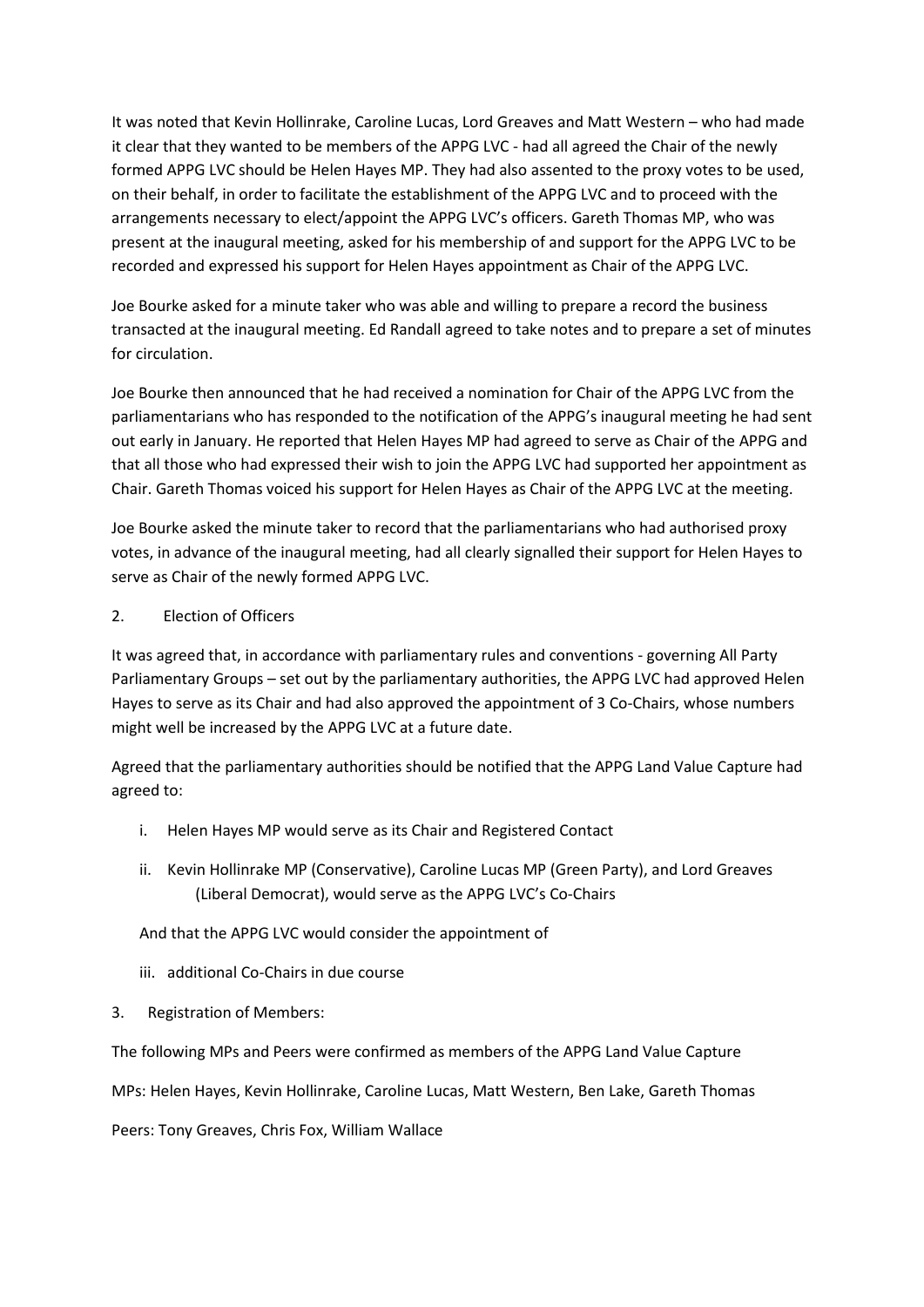4. Review and confirmation of Statement of purpose of the APPG Land Value Capture" and of the arrangements adopted by the APPG LVC to support its workill

<span id="page-2-0"></span>a. Statement of purpose: "The APPG Land Value Capture exists to work in partnership with national and local government departments, land developers and others to create a forum for Parliamentarians and interested stakeholders to discuss and develop innovative proposals to capture increases in land value for the public benefit."

<span id="page-2-1"></span>b. The APPG LVC, first established in 2018 and re-established in the current Parliament, following the General Election in December 2019, will be supported, on a voluntary basis, by a small working party provided by the Steering Group of the Coalition for Economic Justice (CEJ)<sup>[iv](#page-2-2)</sup>. It was agreed that the Secretariat would be guided in its role, in support of the APPG, by the Chair of the APPG LVC and that the Secretariat's work would be led by the Convenor of the Secretariat, Joe Bourke.

<span id="page-2-3"></span><span id="page-2-2"></span>c. It was agreed that the Statement of purpose, first adopted for the APPG LVC's predecessor APPG, should be adopted – without amendment - and included in the APPG registration form, following the conclusion of the inaugural meeting. It was also agreed that the Chair should sign the *Declaration* [at Para 15 of the APPG Registration Form] to confirm the Group's acceptance of and compliance with *the House's Rules on All-Party Parliamentary Groups*.

## <span id="page-2-4"></span>5. Aims and Objectives

It was agreed that the following overall AIM and key OBJECTIVES should be agreed and recorded in the minutes of the inaugural meeting:

<span id="page-2-5"></span>"The overall aim of the APPG on Land Value Capture is to be recognised as an influential and effective partner in the area of Land Value Capture for the public benefit; so as to ensure political commitment from the UK government and other sources to address the issues arising from shortages in the supply of land, necessary infrastructure for housing and its impacts on inequality and poverty in society."

Key objectives for the APPG LVC include:

<span id="page-2-6"></span>• Raising political awareness about Land Value Capture and its role in addressing housing supply constraints and poverty in general.

• Making addressing Land Value Capture a political priority for the UK government, all political parties and the international community.

<span id="page-2-7"></span>• Keeping MPs and Peers informed about current and emerging issues in Land Value Capture and international best practice.

• Holding regular meetings and events and providing an opportunity for those with a common interest in LVC to meet, share their knowledge and debate their views.

<span id="page-2-8"></span>• Delivering the principal aim of the Group and its members via a range of activities including informal gathering such as receptions and conferences, formal presentations by organisations at meetings, letter writing, tabling of Early Day Motions, Parliamentary Questions and backbencher debates.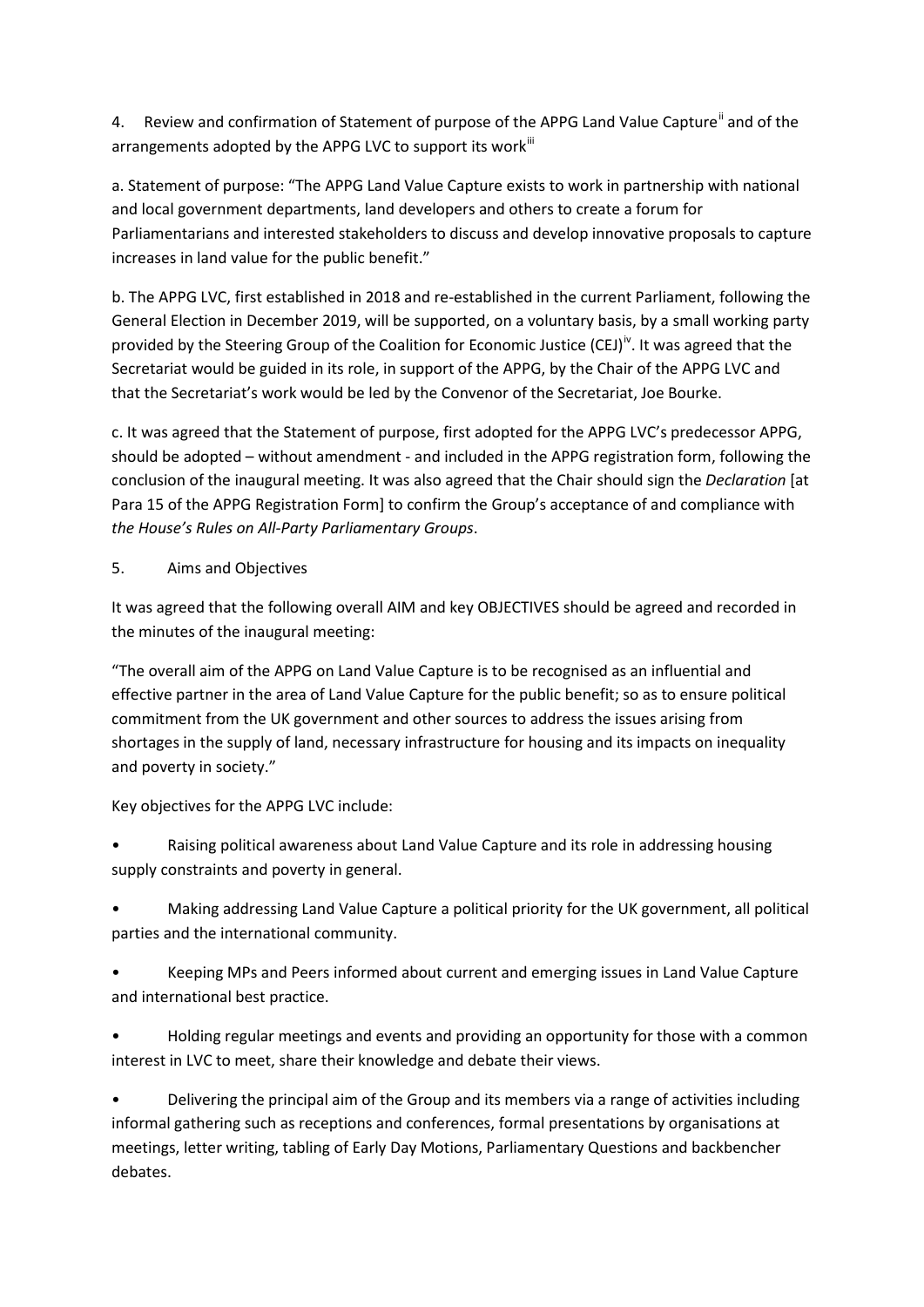• Establishing working groups to investigate and report on areas of current concern in relation to LVC.

<span id="page-3-0"></span>• Liaising with other APPGs, including the APPG for Housing and Planning and the APPG on self-build, custom and community housebuilding and place making; and, where appropriate, working in partnership with other APPGs on cross-cutting issues.

6. Discussion and approval of *APPG LVC's Budget submission on business rates reform* (deadline for submission Friday  $7<sup>th</sup>$  February)

<span id="page-3-1"></span>The draft submission, prepared by Dr Peter Bowman, had been circulated in advance of the inaugural meeting along with the agenda for the meeting.

<span id="page-3-2"></span>There was a wide ranging discussion about the background to the proposed APPG LVC submission and the clamour for change in the business rating system, most particularly the widely shared concern about the adverse impact that the current business rating system was having on high streets and retail businesses, especially in those parts of the UK where valuations were almost universally agreed to be out of line with local economic conditions.

It was noted that the APPG had made a submission to the Treasury Select Committee, which had produced a report on the need for business rates reform in October 2019<sup>[v](#page-2-3)</sup>, making what the APPG considered to be a powerful and persuasive case in favour of reform of the existing business rating system to one based on site values. However, the Select Committee, while continuing to call for reform, had been – at best – agnostic about site values as a basis for a reformed system. The Select Committee report had argued (at Para. 170) that:

<span id="page-3-3"></span>"…A land-based tax is theoretically appealing as it charges landowners rather than tenants although it cannot be known on whom the final incidence of the tax would fall—and incentivises the best possible use of land. However, the practicalities of implementation are very difficult.

<span id="page-3-4"></span>Peter Bowman and Joe Bourke briefly outlined work that had been undertaken by the APPG LVC, prior to the dissolution, to make the case to the Treasury Select Committee, for a radical reform of business rates and the adoption of a *Commercial Landowner Levy*, based on site values, in place of the current business rate system<sup>[vi](#page-2-4)</sup>.

Members of the APPG LVC strongly contested the claims, which appeared to have been accepted by the Select Committee in its report, that:

<span id="page-3-6"></span><span id="page-3-5"></span>"It is likely that there would be more appeals. There would be an enhanced level of technical judgement required, particularly in built up areas where there are very few sales to generate a reliable value and it is very difficult to separate the value of land from the value of the buildings that are situated on that land."

As the report on the Commercial Landowner Levy had argued persuasively there was every good reason to believe that: (i) there would be fewer appeals; (ii) the determination of site values would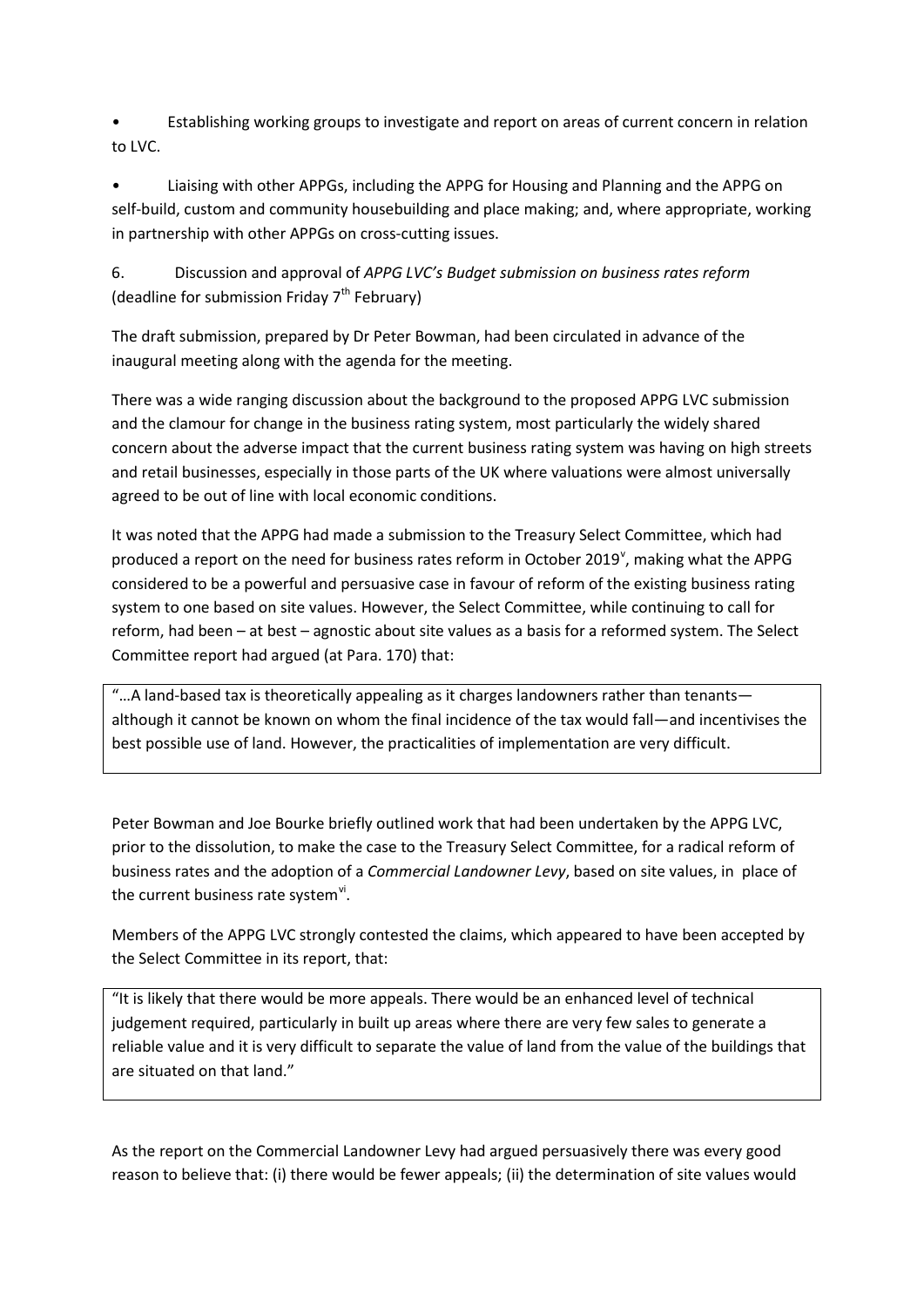be simpler, easier to administer and easier for all concerned to understand; (iii) the use of hedonic price regression would make it possible to arrive at robust valuations, despite small numbers of land sales/transactions; and would also (iv) make the business of separating the value of land from the value of buildings simpler and more transparent than hitherto.

Joe Bourke went on to explain that the alternative to the current system of business rating, which had been advocated by the APPG LVC - *a commercial landowner levy* - not only took account of the huge variability in the value of different business locations but ALSO shifted liability for charges levied FROM retail and industrial businesses TO the owners of the sites on which they were located. He pointed out that a simple reduction in business rates, for particular uses and/or particular locations, was likely to have little or no impact on the viability of particular businesses. This was because rents could be expected to be increased by commercial landowners to take advantage of any anticipated business rate savings – addressing a key (and a false claim in the Treasury Select Committee report about final incidence of charges). He also explained, to the APPG, that: "By and large leasing agreements include provisions, which mean rents only adjust in one direction - that is upward".

The Chair was supportive of the proposed submission and also made it clear she appreciated the urgency of finalising the APPG's Budget submission. Nevertheless, she was concerned that the APPG LVC made it clear that the submission did not, in any way, imply or suggest the APPG LVC supported an extension of permitted development rights<sup>[vii](#page-2-5)</sup> (PDRs) to a great range and number of commercial properties, which could result in owners of properties in retail uses being free to transfer such properties to residential uses, without proper consideration by local planning authorities.

There was a lengthy discussion of the issue and it was agreed that the proposed Budget submission should be amended to make the APPG LVC's position absolutely clear.

It was agreed that the following paragraph be inserted into the Budget submission on the APPG's proposals for reform of business rating system:

### "[Guarding against] Unintended Consequences

"6.1 This interest in the reform of business rates comes at a time when the Government is reviewing the extension of permitted development rights to retail properties. This raises a concern that commercial property owners might respond to the shift of liability for business rates onto themselves by changing the use of retail premises to residential in a way that is contrary to local planning policies and community interests. Any reform of business rates would need to ensure that the owners of such properties would, either be prevented from adopting this strategy, or discouraged from doing so, for example by continuing to be liable for the full business rate after a change of use."

### 7. APPG LVC work programme carried forward into 2020

**a**. Update on actions regarding Private Member Bill aimed at Reform of the 1961 Land Compensation Act.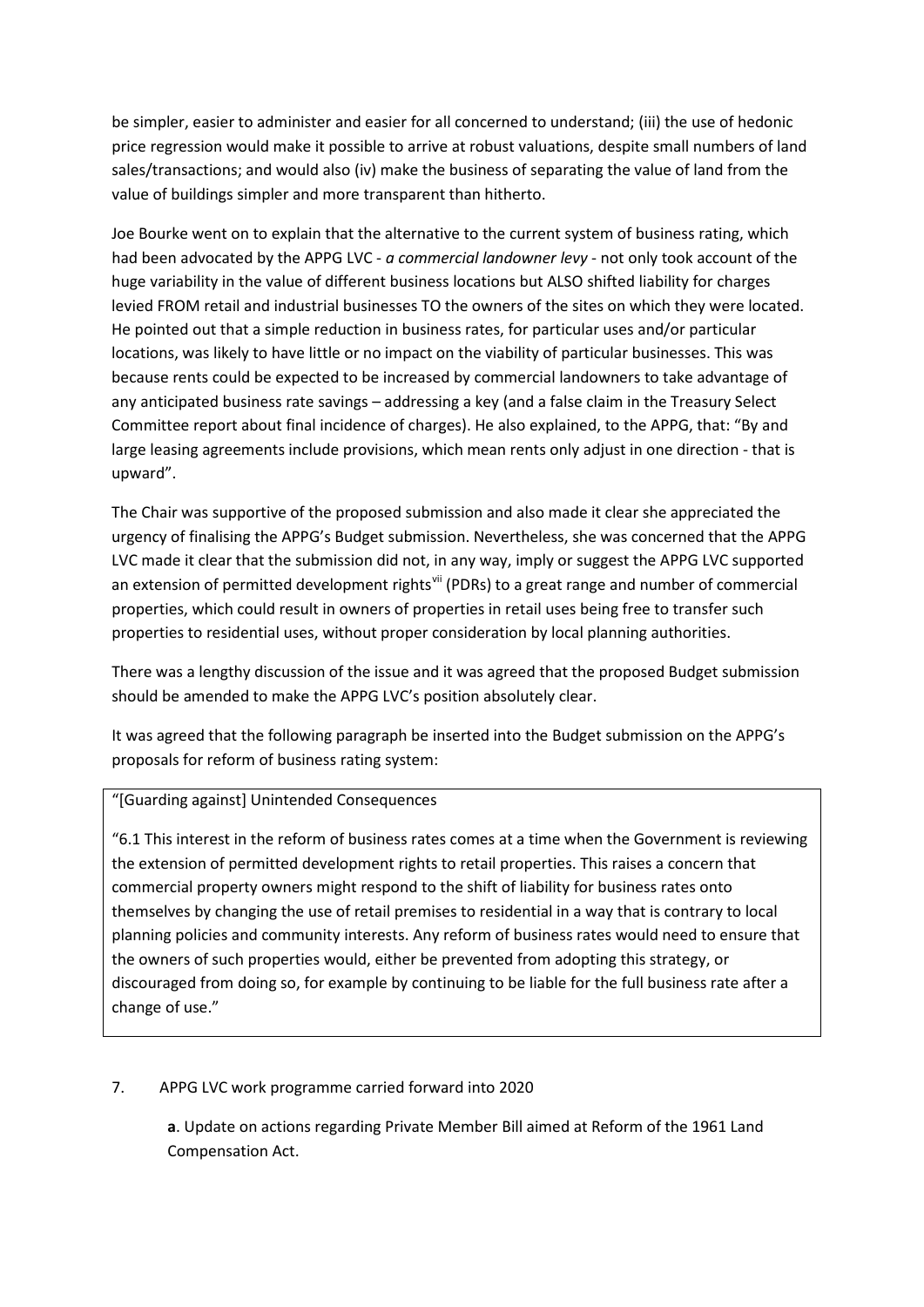It was noted that both the 10 minute rule Bill introduced by the Chair, in the Commons Planning (Affordable Housing and Land Compensation) Bill 2017-19<sup>[viii](#page-2-6)</sup> - and a private members bill, intended to facilitate and promote reform the 1961 Land Compensation Act, which had been drafted with the aid of the Centre for Progressive Policy<sup>[ix](#page-2-7)</sup> and received strong support from Shelter<sup>[x](#page-2-8)</sup> (for possible introduction in the House of Commons and the House of Lords in the previous Parliament), had failed to progress.

Joe Bourke reported that since the General Election there had been 'indications' that 'No. 10' might have become more receptive to proposals favouring reform of the 1961 Land Compensation Act.

It was agreed that the APPG LVC should find out as much as possible about the reported 'openness to reform of the 61 Act at No. 10' and consider how it best to pursue policy change and legislation in the light of any intelligence about reform of the 61 Act, which became available to members.

In this connection it was noted that press reports<sup>[xi](#page-3-0)</sup> and official statements<sup>[xii](#page-3-1)</sup> – in recent days – had suggested that the new administration was giving serious consideration to measures to make new homes more affordable to first time buyers.

**b**. Resubmission of application for backbenchers' debate on LVC and related issues, following HCLG & APPG 2018 reports on Land Value Capture.

The Chair informed the APPG LVC that it was unlikely that it would be necessary to make a new application for a backbenchers' debate on LVC and related issues. This report was greeted enthusiastically by the APPG.

However, there were several issues, including the Chair's appointment as a whip, which it was agreed would need to be considered and clarified in getting and organising the long sought-after backbenchers' debate on LVC. The Chair was hopeful that the existing application for a backbenchers' debate would be able to proceed with the support of the new Chair of the Backbench Business Committee, Ian Mearns.

Nevertheless, scheduling and location of the debate remained important issues for the APPG to consider. Generally speaking choices had to be made about when, where and for how long a *Backbenchers' debate* lasted.

Noted that a Backbenchers' debate, on LVC and related issues, was now a real possibility and might well be scheduled for the week after *recess*.

| <b>Upcoming Recesses</b> |                  |
|--------------------------|------------------|
| House rises              | House returns    |
| February                 |                  |
| 13 February 2020         | 24 February 2020 |
| Easter                   |                  |
| 31 March 2020            | 21 April 2020    |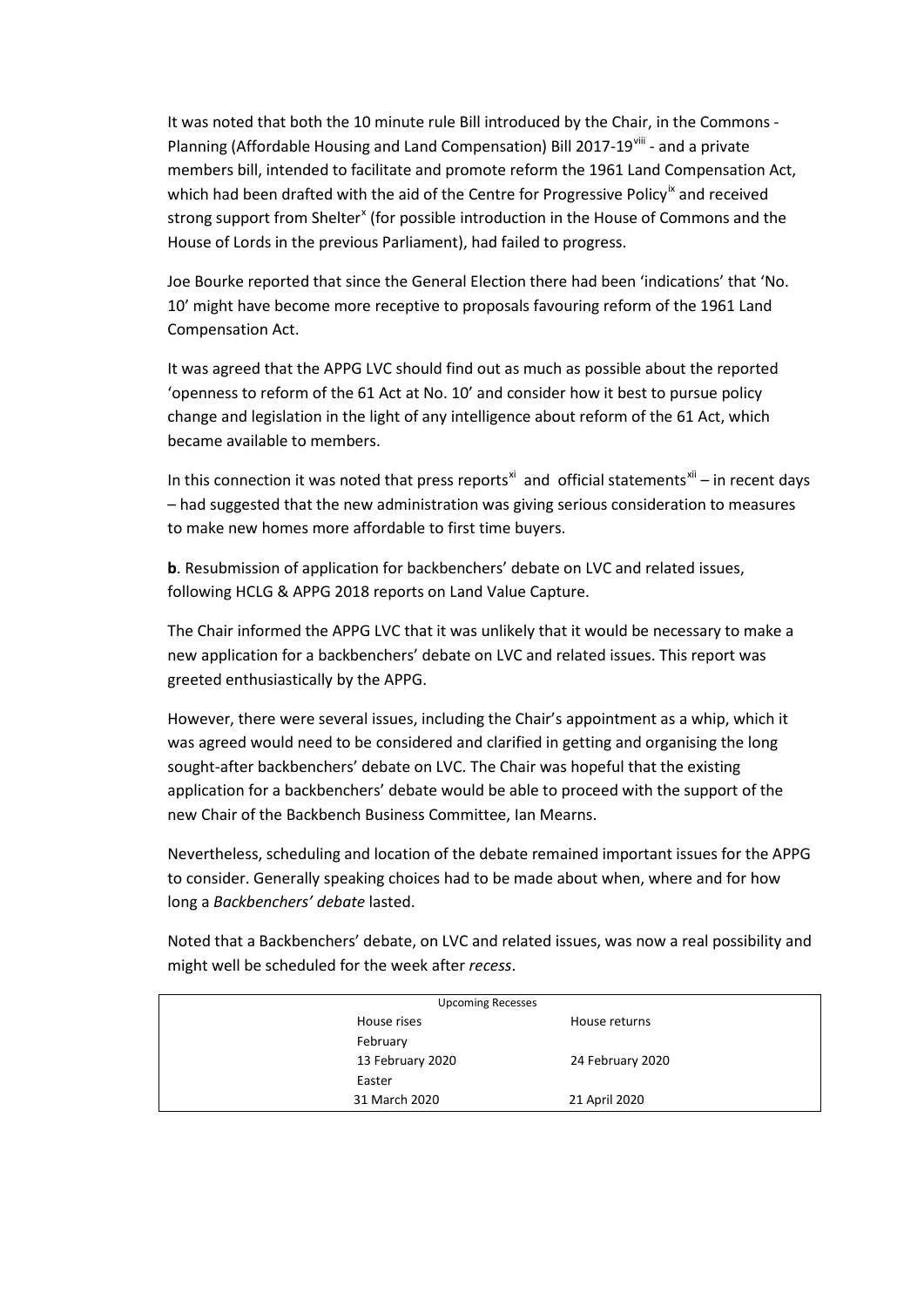Helen undertook to report back on her ability to lead the proposed debate, now that she was an Opposition whip, and on timing and location, given the possibility of a Backbenchers' debate taking place on the Thursday after the February recess in the HoC Chamber. If a Thursday in the HoC Chamber was practicable – and as seemed likely the APPG LVC's preference - it was likely to be a debate lasting about 90 minutes.

It was agreed that arrangements for the Backbenchers' debate on LVC should be kept under review by APPG LVC Chair and the APPG Secretariat Convenor.

**c**. Submission to cross-party committee for Green Paper on funding of adult social care.

Joe Bourke introduced his briefing paper on the *Funding of Adult Social Care*. He explained that the paper he had prepared and submitted to the predecessor of the current APPG LVC (during the 2017-2019 Parliament) had been written with the oft promised (never delivered) Green Paper, on the future funding of Adult Social Care, in mind.

Joe and Helen both commented on the Government's apparent preference for a 'cross-party paper', rather than a Green Paper, on funding adult social care. The Chair commented that along with other members of Parliament she wanted the Government to clarify what it meant by '*a cross-party paper'* on the future of adult social care<sup>xiii</sup>.

Joe Bourke explained that his briefing paper, on funding adult social care, had been intended as a contribution to the debate on seeking a consensus/agreed way forward on what Sir Andrew Dilnot had described as a subject that had proven 'politically toxic'. This had been most obvious when Theresa May had appeared to commit her party to what her opponents had labelled 'a dementia tax'.

In response to David Willetts' observation that it was 'unrealistic to expect a proportionally smaller working population to bear the burden of paying for increasing demands on the welfare state' Joe suggested it was necessary to ask whether an LVT, assessed on residential property ownership and levied on residential property owners, who benefited most from accumulated wealth in residential property - and were also likely to be in the most immediate need of assistance with the costs of adult social care - merited careful consideration, including consideration by the APPG LVC.

Joe's paper canvasses the possibility of building on any cross-party consensus in favour of sharing the costs of adult social care more fairly between taxpayers and recipients of adult social care. Fairness in this context being concerned with exploring ways and means of distributing the tax burden of funding adult social care more equitably than Council Tax does at present. Joe notes that this might be achieved by introducing a residential LVT as part of a reform aimed at raising additional public revenues at the same time as striking a fairer balance in distributing the mounting costs of adult social care.

The Chair pointed out that linking the future funding of adult social care, a topic that had proven politically perilous, with a new levy on land/property based wealth and devoting considerable energy and resources to an examination of policy options that includes LVT wasn't likely to be the most advantageous and productive way of using the APPG's energy and resources in the current climate.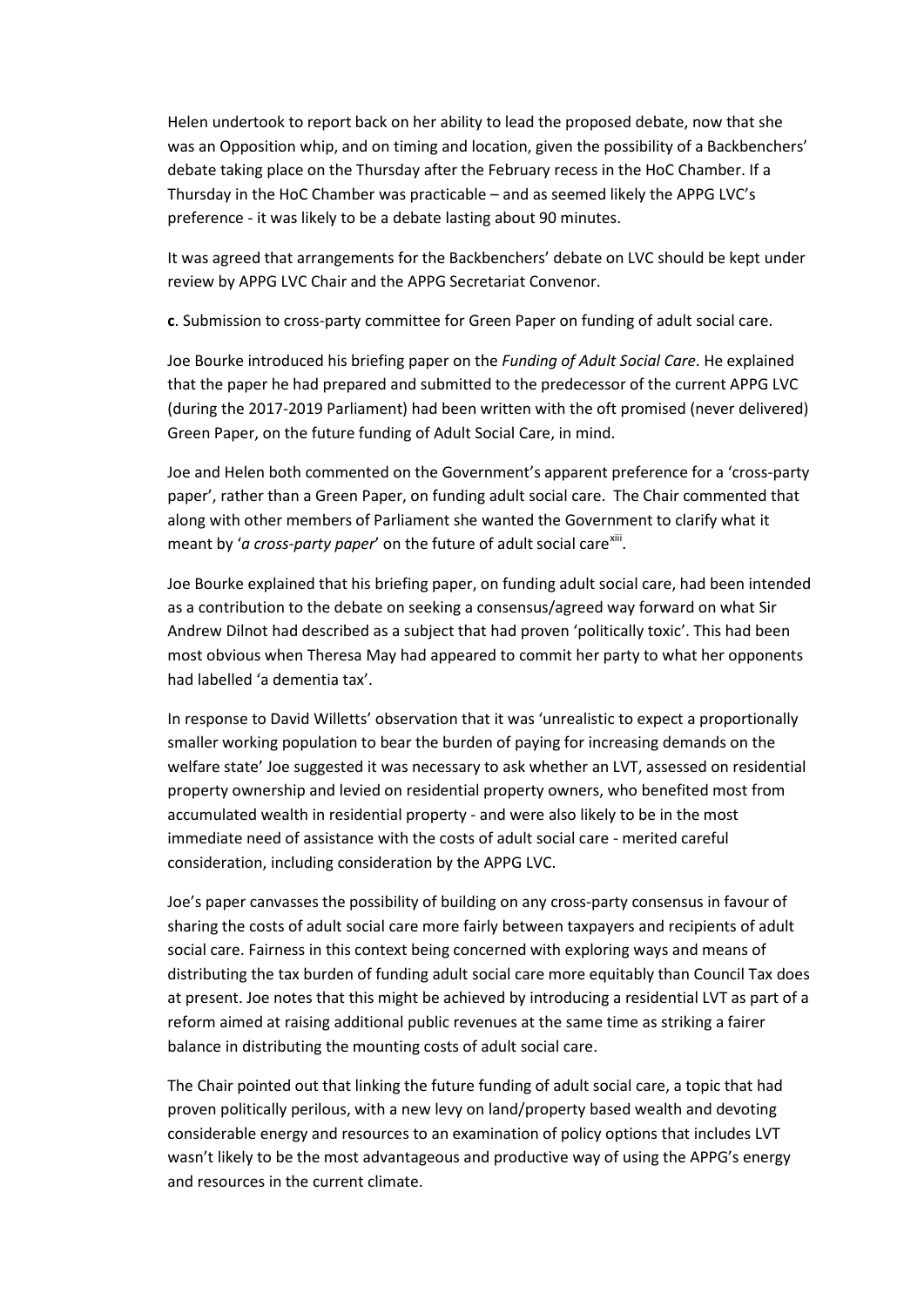Joe accepted that his paper should go on 'the back-burner', for the present, and accepted Helen's observation that his paper was likely to be more helpful and pertinent in exploring ideas for Council Tax reform, which were an important part of the relaunched APPG LVC's core policy agenda.

It was agreed that the APPG should 'hang-fire' on consideration of a residential LVT, designed to supplement the resources available to local councils to fund adult social care. It was also agreed that the APPG should, nevertheless, do all in its power to encourage work on modelling changes to Council Tax that might help to make Council Tax fairer and promote Council Tax reform.

Peter Bowman drew the APPG's attention to work of the House of Lord's Economic Affairs Committee (HoLEAC). He pointed out that the HoLEAC had been highly critical of the Government's failure to respond to the report - on the funding of adult social care – it had published in July, 2019<sup>xiv</sup>. The HoLEAC expressed mounting concern about the failure to address funding crises in adult social care and appeared keen to hear from all interested and knowledgeable parties.

d. Update on Communications Strategy for APPG LVC on Land Value Capture.

The very great interest of one of the APPG's co-chairs (Caroline Lucas MP), in enhancing the effectiveness of the APPG's public communications about its work, was highlighted by Joe Bourke.

The Secretariat member, Rob Blakemore, who was leading on the APPG's Communication Strategy, had sent his apologies for the inaugural meeting but it was noted that he was very keen to progress the APPG's work on communications, which had been underway before the dissolution of the previous Parliament.

It was agreed that the item, 'Update on Communications Strategy for the APPG LVC on Land Value Capture', should be on the agenda at the APPG's next meeting.

The APPG Chair said she was particularly interested in formulating a plan for seminars and events, which could help promote the work of the APPG and raise awareness of Land Value Capture. It was agreed to consider this matter under the heading 'Public engagement and APPG LVC events' as part of the review of the APPG's programme of work for 2020.

#### e. Briefing on proposals for Council Tax reform

Joe Bourke reported that the same team of researchers who had written (and researched) *Replacing business rates: taxing land, not investment Introducing the Commercial Landowner Levy* had also been researching and preparing a report on reform of the Council Tax.

The APPG was informed that the researchers, including Dominic Humphrey – who had developed a cutting edge methodology for the valuation of land/locations at University College London - hadn't yet completed their investigation of Council Tax/and Council Tax reforms. It was believed that they remained committed to completing their research and moving on to the publication of findings and reform proposals.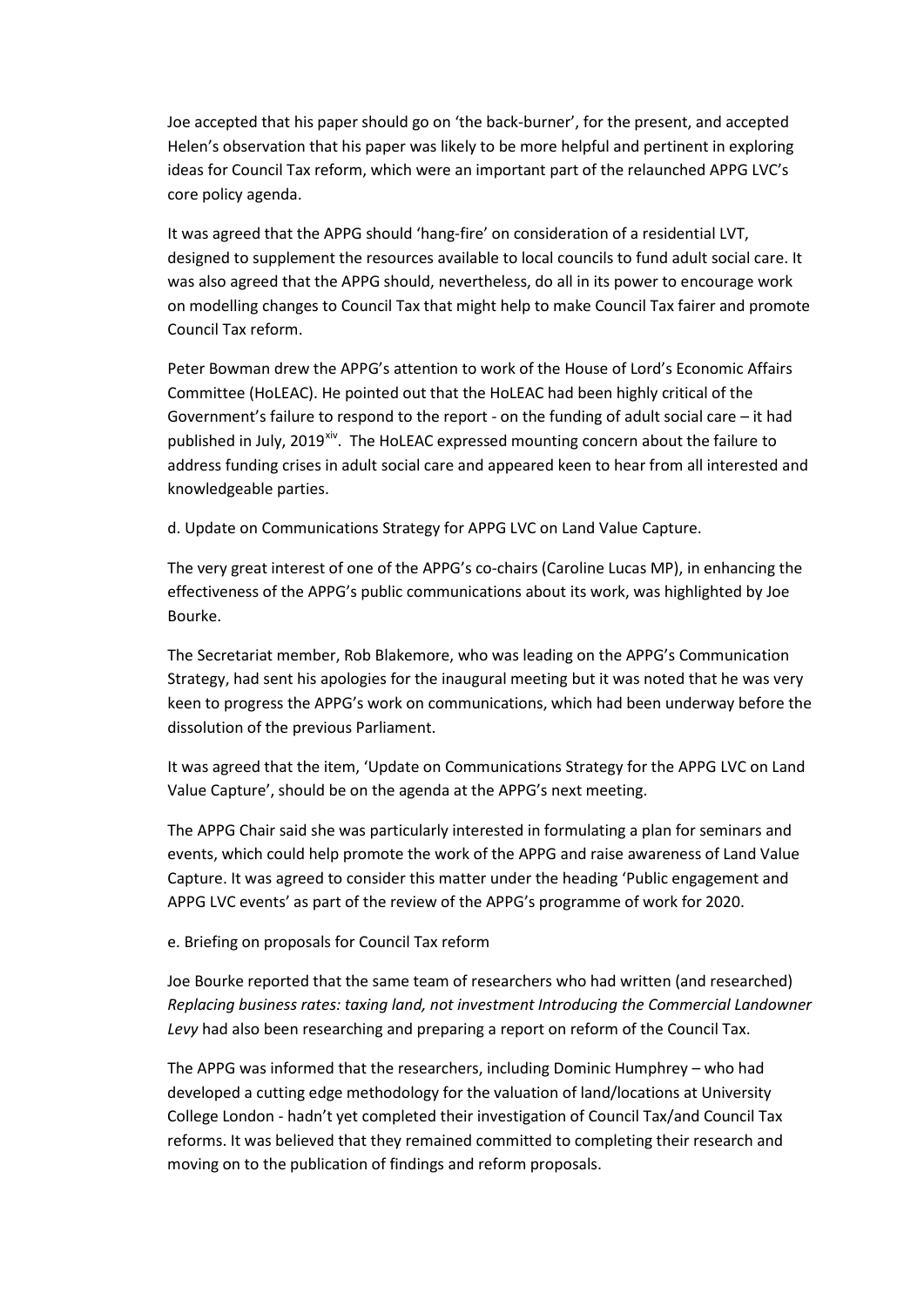The delay in the publication of their work was thought to be attributable, at least in part, to the focus - in UK politics and public policy making - on Brexit, and their anxiety that their research and reform proposals would have little impact.

It was agreed that: Given the highly regressive nature of the Council Tax and the absence of any property revaluation since  $1991<sup>w</sup>$  the possibilities of a Council Tax reform, based on land/location values was an important subject, which the APPG should return to as soon as practicable.

Joe Bourke also drew attention to the impending visit, to the UK, of Henry Abbott – a valuation expert in the US. Joe pointed out that Henry Abbott was someone whose expertise, in the area of residential valuations might be of assistance to the APPG in its work.

f. Public engagement and APPG LVC events.

In bringing the inaugural meeting to a close the Chair urged the APPG's membership and its Secretariat to give some thought to organising public events at the Palace of Westminster. Events that could increase and enhance public engagement with the subject of land value capture.

The APPG's Secretariat undertook to explore the scope for organising a public events about land value capture and housing finance, which could stimulate public interest in LVC and contribute to better informed public discussion about capturing land values for the benefit of all.

One particular suggestion was an event to which Liam Halligan<sup>[xvi](#page-3-5)</sup>, Josh Ryan-Collins<sup>[xvii](#page-3-6)</sup> and Ivo Mosley<sup>xviii</sup> might be invited. The aim of the event would be to help inform public discussion of the relationship between land values and the production of new and affordable homes. Given the expertise of the three potential speakers it could be an event that explored the relationship between the cost and supply of housing and the availability of credit to developers, home buyers and public and private landlords.

8. Meeting Schedule in 2020

Agreed that the APPG LVC should plan to meet on the **last Thursday** of each month when Parliament is sitting.

#### 9. Any other business

No additional business was notified.

*Secretariat to the APPG LVC* – provided by the Coalition for Economics Justice<http://www.c4ej.com/appg>

i  $^{\text{i}}$  An APPG LVC was proposed in November 2017 and, following discussions amongst parliamentarians in December 2018, agreement was reached to proceed with its formal establishment as an all-party parliamentary group in the same month. Its first Chair, Sir Vincent Cable, was formally appointed as Chair of the APPG in February 2018. The APPG LVC 2020 is a successor to the APPG Land Value Capture established on 21st February 2018 by parliamentarians including: Kevin Hollinrake MP (Con), Caroline Lucas MP (Green), David Drew MP (Lab), Nick Dakin MP (Lab), Anne-Marie Trevelyan (Con), Sir Vince Cable MP (LD), Sir Ed Davey MP (LD), Stephen Lloyd MP (LD), Lord Fox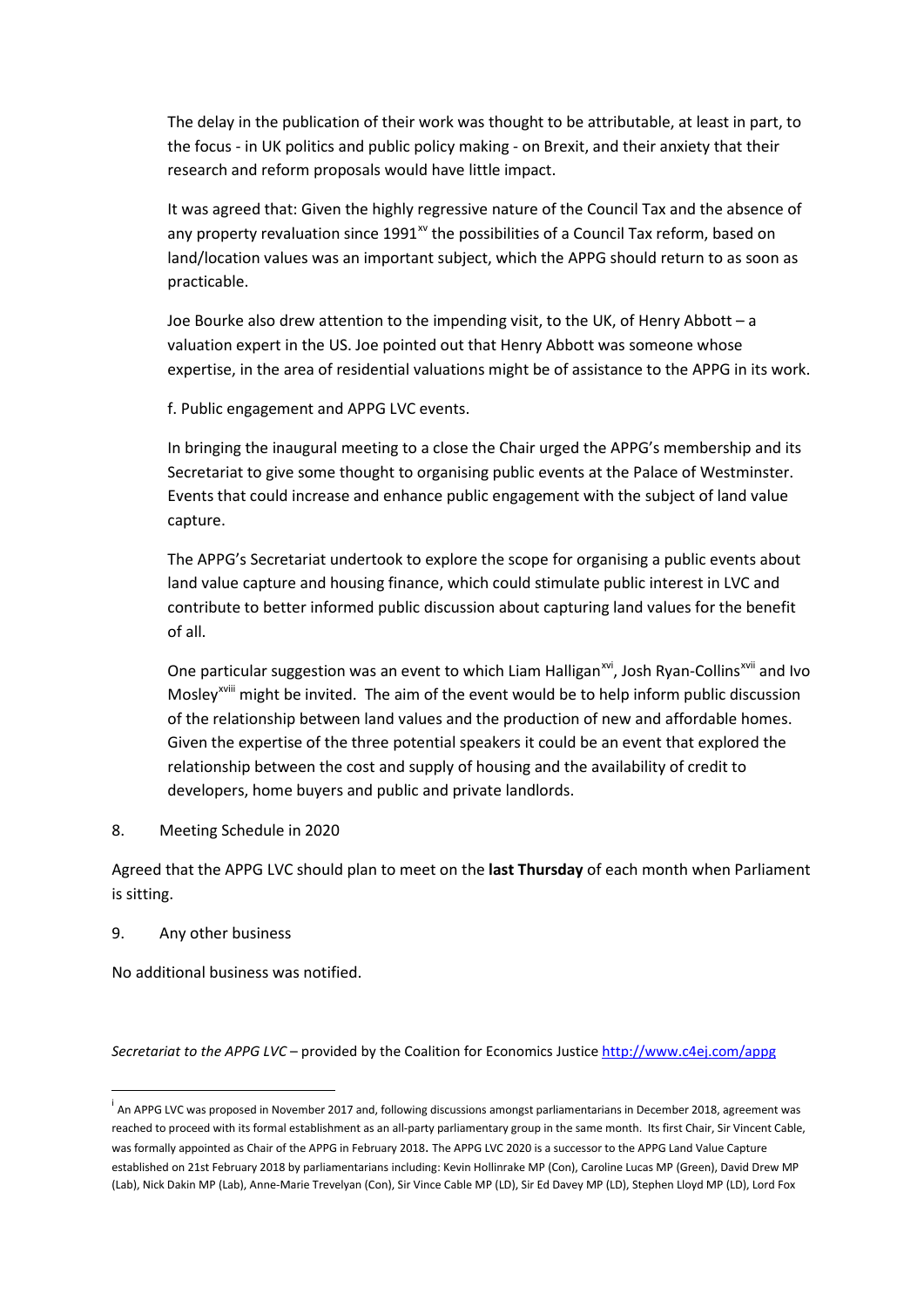(LD), Richard Bacon MP (Con), Ruth Cadbury MP (Lab), Kelvin Hopkins MP (Ind), Nick Boles MP (Con), Chris Williamson MP (Lab), Tony Lloyd MP (Lab), Lord Taylor of Goss Moor (LD), Baroness Alison Suttie (LD), Baroness Jenny Jones (Green), Sir William Wallace of Saltaire (LD).

<sup>ii</sup> The APPG LVC's original statement of purpose (from February 2018) remains unaltered as the APPG LVC is relaunched in a new parliament: The APPG LVC exists "To work in partnership with national and local government departments, land developers and others to create a forum for Parliamentarians and interested stakeholders to discuss and develop innovative proposals to capture increases in land value for the public benefit."

<sup>III</sup> The APPG LVC, launched in 2018 and re-established in the new parliament, 2020, is supported on a voluntary basis by a small working party of the Steering Group of the Coalition for Economic Justice (CEJ), an informal association of third sector organisations sharing a common interest in the collection of the economic rent of land for public purposes. They continue to serve as the Secretariat for the APPG LVC.

<sup>iv</sup> The CEJ is an informal association of third sector organisations sharing a common interest in the collection of the economic rent of land for public purposes.

v House of Commons Treasury Committee *Impact of business rates on business* First Report of Session 2019– 20 Report, together with formal minutes relating to the report Ordered by the House of Commons to be printed 22 October 2019 <https://publications.parliament.uk/pa/cm201919/cmselect/cmtreasy/222/222.pdf> .

v<sup>i</sup> This is a reference to the report researched and written by Adam Corlett, Andrew Dixon, Dominic Humphrey & Max von Thun entitled: *Replacing business rates: taxing land, not investment Introducing the Commercial Landowner Levy*, which had been published in September 2018. A pdf containing the report can be downloaded from:

[https://d3n8a8pro7vhmx.cloudfront.net/libdems/pages/43650/attachments/original/1535560302/Business\\_R](https://d3n8a8pro7vhmx.cloudfront.net/libdems/pages/43650/attachments/original/1535560302/Business_Rates.pdf?1535560302) [ates.pdf?1535560302](https://d3n8a8pro7vhmx.cloudfront.net/libdems/pages/43650/attachments/original/1535560302/Business_Rates.pdf?1535560302) /<https://tinyurl.com/uvh97ny>

vii PDRs mean that it is possible/permitted to perform certain types of development work/undertake changes of use without needing to apply for planning permission. They derive from a general planning permission granted not by the local authority but by Parliament. There has been a growing controversy about the way in planning rules, which changed in 2013, have resulted in some kinds of commercial property being converted, by existing owners, to residential uses without the need for full planning permission.

viii Helen Hayes' 10 minute rule Bill received a first a reading under Standing Order No. 23 on 27 February 2019. Information about the Bill can be found at [https://services.parliament.uk/Bills/2017-](https://services.parliament.uk/Bills/2017-19/planningaffordablehousingandlandcompensation.html) [19/planningaffordablehousingandlandcompensation.html](https://services.parliament.uk/Bills/2017-19/planningaffordablehousingandlandcompensation.html) and the Hansard report on the first reading can be found a[t https://hansard.parliament.uk/commons/2019-02-27/debates/290C1DF4-0533-4FA1-82A2-](https://hansard.parliament.uk/commons/2019-02-27/debates/290C1DF4-0533-4FA1-82A2-F19DE7015A56/Planning(AffordableHousingAndLandCompensation)) [F19DE7015A56/Planning\(AffordableHousingAndLandCompensation\)](https://hansard.parliament.uk/commons/2019-02-27/debates/290C1DF4-0533-4FA1-82A2-F19DE7015A56/Planning(AffordableHousingAndLandCompensation)) /<https://tinyurl.com/r9268qx> .

<sup>ix</sup> Information about the CPP is available at<https://www.progressive-policy.net/about-us> . The Centre describes itself as: "… independent and impartial. We are not aligned with any political party and are a not-for profit organisation. We are fully funded by Lord David Sainsbury, as part of his work on public policy. Lord Sainsbury also acts as chair to CPP's advisory policy council."

<sup>x</sup> Shelter has provided an account of the collaborative work, between around 20 organisations, which has supported reform of the 1961 Land Compensation Act, in a blog post at: <https://blog.shelter.org.uk/2018/09/another-step-towards-land-market-reform/> . The post records the support that *Onward* – which has describes itself as: "…a powerful ideas factory for centre-right thinkers and leaders" – has given to reform of the 1961 Act. Information about Onward's approach to land compensation